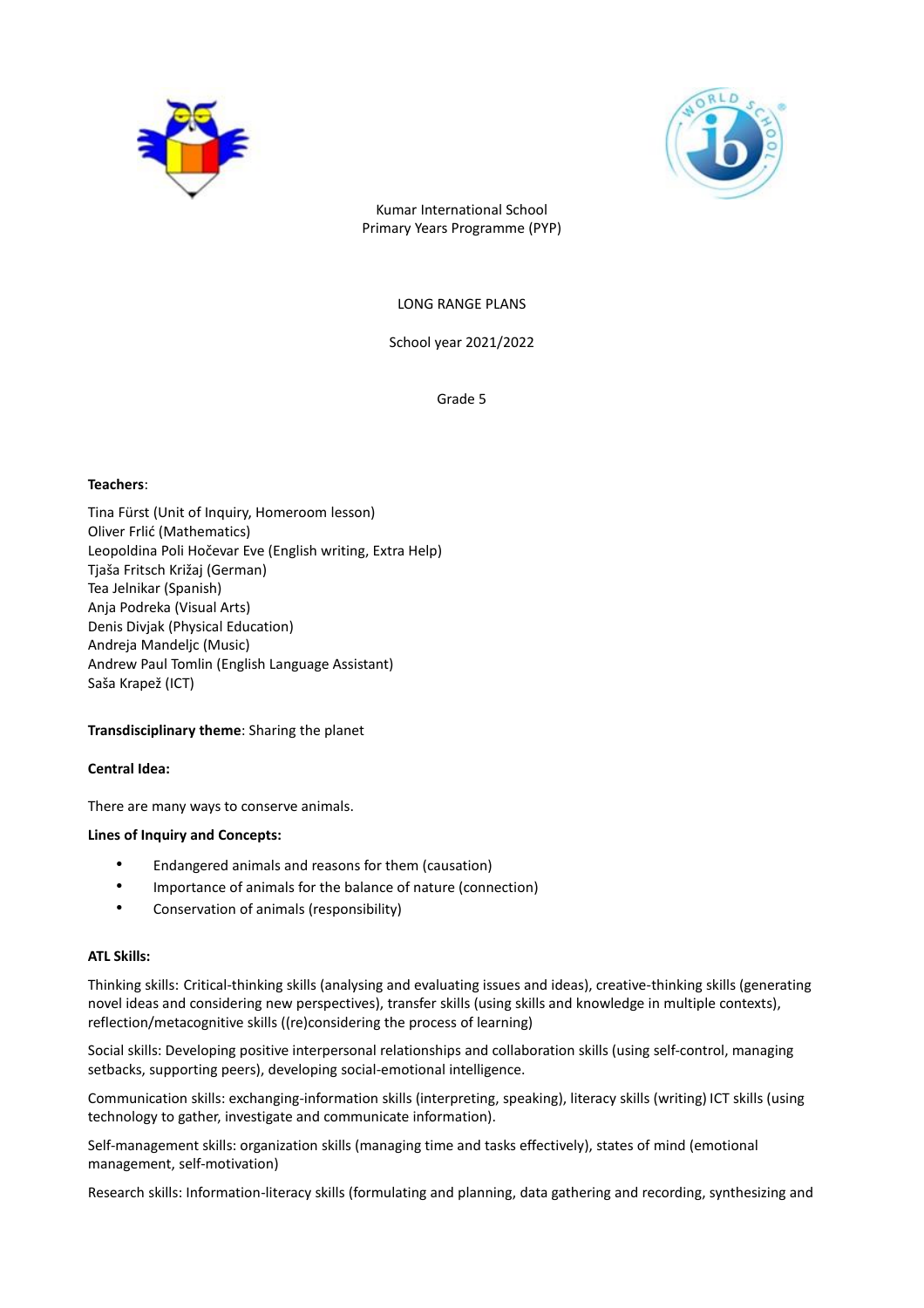interpreting, evaluating and communicating)

**Learner profile attributes**: knowledgeable, communicators, inquirer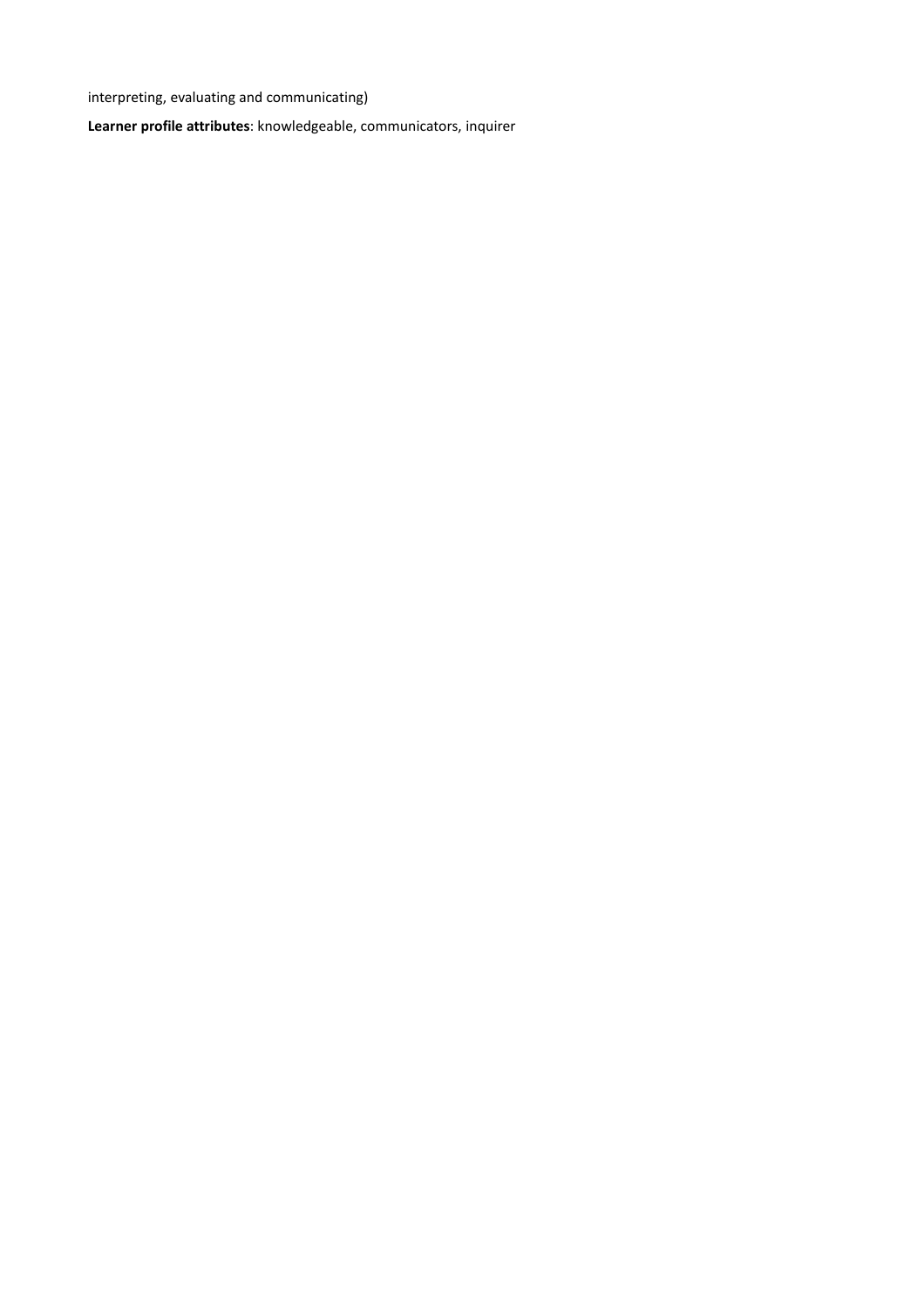# **Taught within the Unit of Inquiry - learning through language (English)**

# WRITTEN LANGUAGE

Reading:

- Read a wide range of texts for information and pleasure with understanding and accuracy at the grade level
- Read daily for enjoyment and information for sustained periods, at school and at home
- Read aloud with fluency, understanding, regard to punctuation and with expression
- Categorize literature (essay)
- Show appreciation of different writing styles
- recognise figurative language (similes, idioms, metaphors)
- Locate, access, organize and synthesize information from a variety of the purpose of sources
- Generate new questions after reading and connect these to prior knowledge and experiences

# Writing:

- Understand that different types of writing have different styles and structures, and are used for different purposes (essay)
- Be aware of audience
- Use the writing process independently and effectively to structure thinking and to communicate
- Understand the writing process (planning, revising, editing)
- Use appropriate paragraphing
- Use complex sentence structure
- Use appropriate punctuation and grammar
- Use a range of vocabulary including content-specific vocabulary
- Use standard spelling for most words and use appropriate resources to check spelling
- Have a fluent and legible style of handwriting (cursive)
- Write engaging stories-essay that have recognisable and appropriate structure
- Show individuality and creativity in writing style
- Further develop their own voice and style
- Critically respond to the writing of others
- Use a variety of note-taking and study skills to comprehend oral and written text and gather information during research
- Use a range of modes in writing (persuasive)

# ORAL LANGUAGE

Listening:

- Listen to people and to texts for general meaning (for gist) and for precise meaning (for the key points)
- Listen appropriately for a sustained period and for a variety of purposes (to seek information, to gain knowledge)
- Listen attentively
- Understand and evaluate what they hear, to think about both literal and inferred meanings, and to respond appropriately

# Speaking:

- Use a variety of linguistic structures and features of spoken language (rephrasing, gestures, expressions, pronunciation) to develop and present ideas and information adapting their speaking and listening strategies to the context, purpose and audience
- Use discussions in a range of formal and informal situations to generate, develop, modify and present ideas
- Participate appropriately in discussions, conversations, class and group meetings, and group presentations
- Prepare and deliver an individual presentation for a variety of purposes (to inform)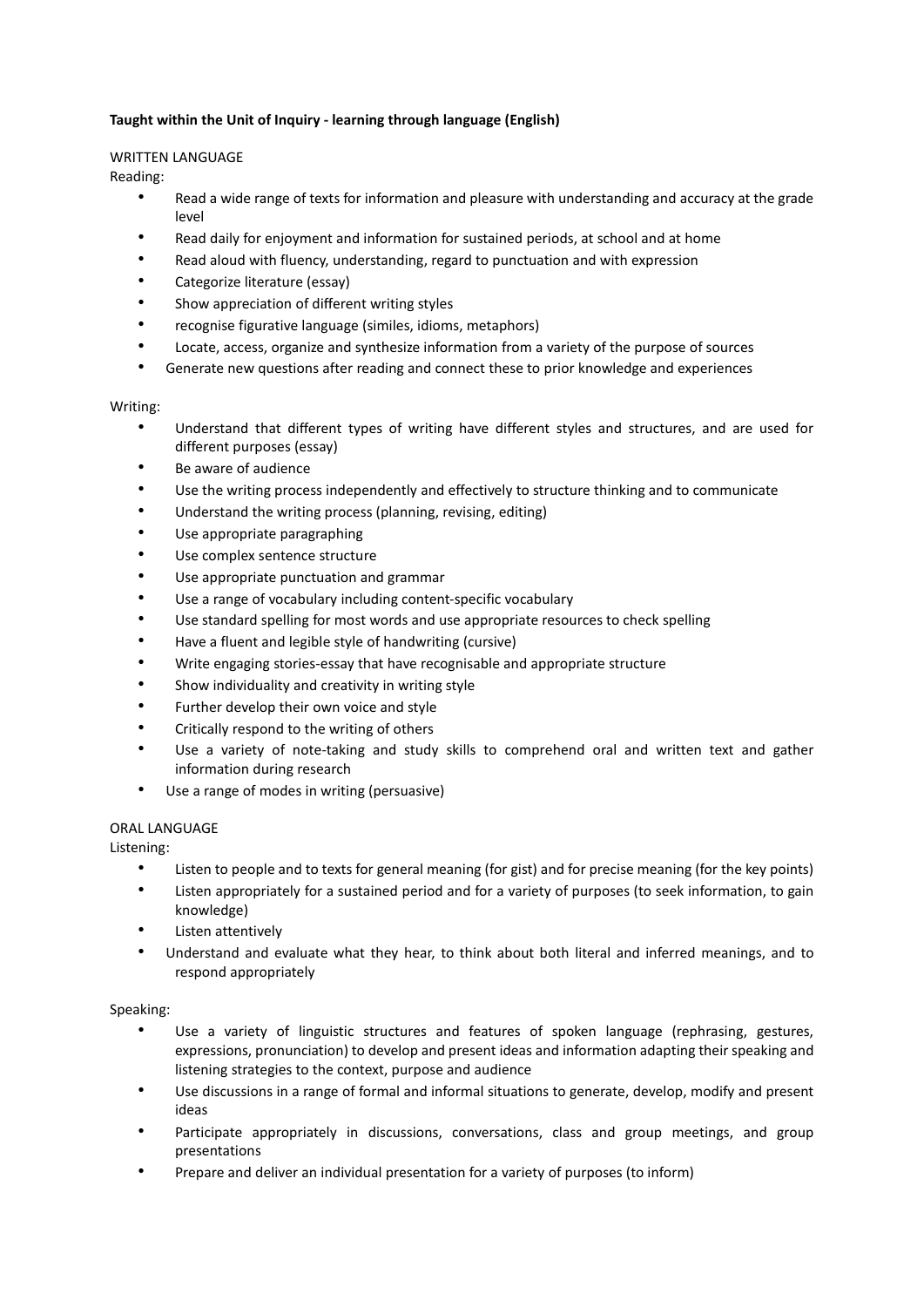- Use a wide vocabulary and complex sentence structures with a high level of accuracy
- Reflect upon communication to monitor and assess their learning

# VISUAL LANGUAGE

Viewing and presenting:

- Analyse the different meanings that can be conveyed in different versions of the same story (documentary film/film)
- Understand that the form and quality of the presentation of their work reflects their thinking and attitudes
- Demonstrate behaviour for a large range of visual material (movies, poster, CD-ROMs, atlases, sculptures, paintings, graphic organizers, codes)
- Respond to viewing experiences orally and in writing using specific vocabulary and terminology
- Recognize that visuals are constructed for particular reasons
- Willing to work with a variety of materials to plan and carry out different projects

# **Taught as subject-specific (mathematics)**

### **NUMBER**

- use whole numbers and decimals in real-life situations
- select an efficient method for solving a problem: mental estimation, mental computation, by using a calculator
- model division of whole numbers and decimals
- use strategies to evaluate the reasonableness of answers
- use mental and written strategies for adding, subtracting, multiplying and dividing whole numbers and decimals
- select and use an appropriate sequence of operations to solve word problems

# PATTERN AND FUNCTION

- understand that patterns can be generalized by a rule
- represent the rule of a pattern by using a function
- **•** select appropriate methods to analyse patterns and identify rules

# SHAPE AND SPACE

- understand the common language used to describe shapes
- understand that geometric ideas and relationships can be used to solve problems in other areas of mathematics and in real life.
- analyse, describe, classify and visualize 2D (including circles, triangles and quadrilaterals) and 3D shapes, using geometric vocabulary
- describe lines and angles using geometric vocabulary
- create and model a 3D net of shapes
- explore the use of geometric ideas and relationships to solve problems in other areas of mathematics.
- use geometric vocabulary when describing shape and space in mathematical situations

# **Taught within the Unit of Inquiry - learning through language (German)**

# ORAL LANGUAGE

Speaking:

· Learning basic **animal species** and some other basic vocabulary in German language connected to the unit of inquiry

# WRITTEN LANGUAGE

Reading:

Introducing dictionary skills: searching for nouns, recognizing their gender

# **Taught as subject-specific (language – German)**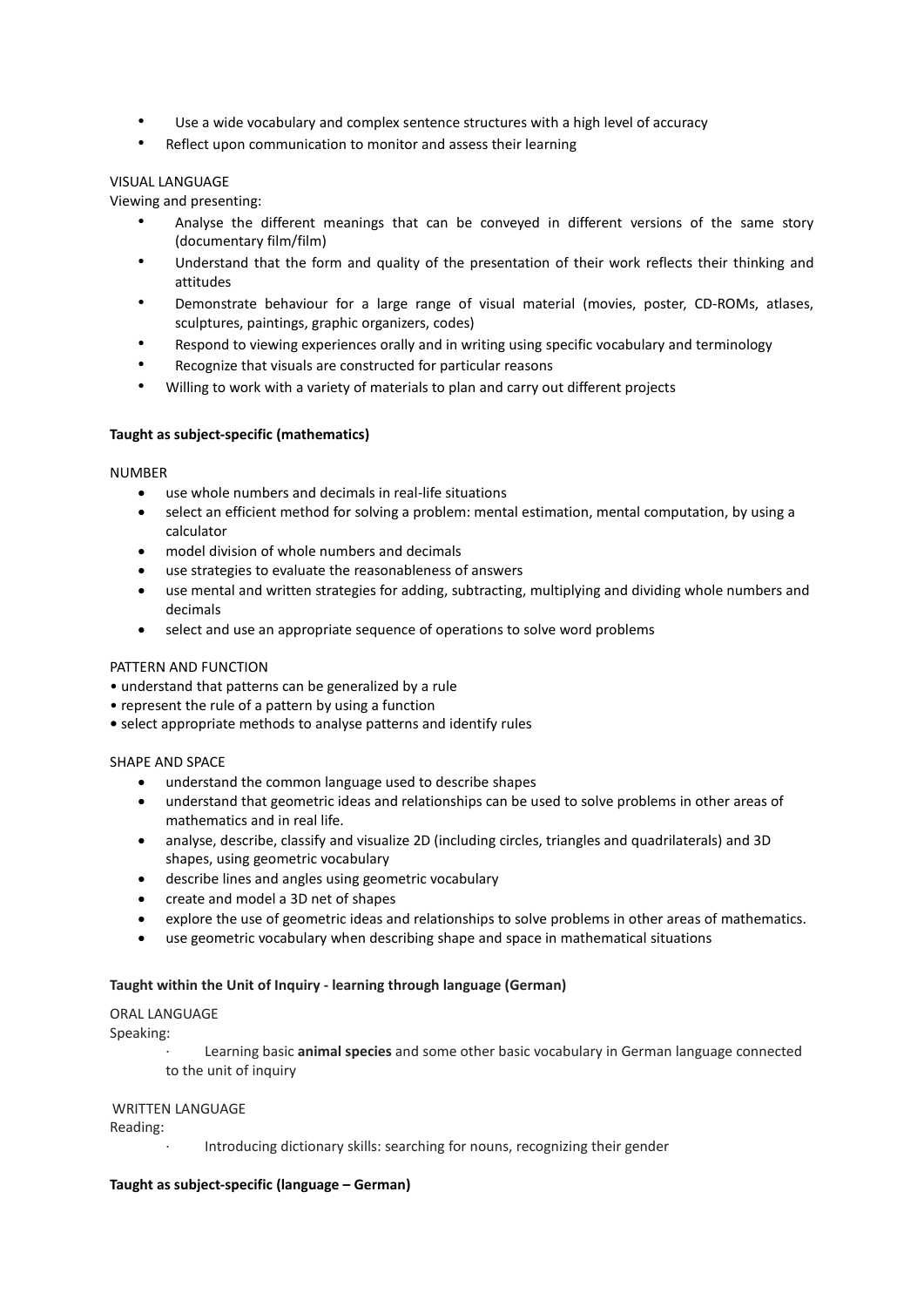### ORAL LANGUAGE

Speaking:

- Use the verb BE and HAVE in the singular and plural
- Use the word order in questions, positive and negative sentences
- Participate actively in groups/pairs and discussions
- Recognise verbs (one of the main part of speech)

### Listening

- Listening for instructions
- identifying similarities and differences between languages
- Listening to the CD for enjoyment
- Understanding and evaluating what you hear and respond appropriately

# WRITTEN LANGUAGE

Writing:

- Having a neat and organized notebook
- Using appropriate orthography, punctuation and grammar.

# Reading:

- Introducing dictionary skills: searching for nouns in an English-German dictionary and recognising their gender (der, die, das)
- Reading aloud for pronunciation practice

# VISUAL LANGUAGE

Viewing and presenting:

Recognise that visuals are constructed for particular reason

#### **Taught as subject-specific (language – Spanish)**

#### ORAL LANGUAGE

Speaking:

- Use numbers from 0 to 100
- Learn and use colours, continents and some countries
- Understand and use vocabulary connected to some animals, body parts and physical appearance
- Be able to ask simple questions and respond appropriately

#### **LISTENING**

- Listen for instructions
- Understand and evaluate what you hear and respond appropriately
- Listen attentively

#### Written language

# **WRITING**

- Use note-taking skills to have a neat and organized notebook
- Appropriately use content-specific vocabulary
- Use appropriate orthography, punctuation and grammar

#### READING

- Introduce dictionary skills: searching for nouns in an English-Spanish dictionary and recognize their gender (el / la)
- Use a Spanish-English / English-Spanish dictionary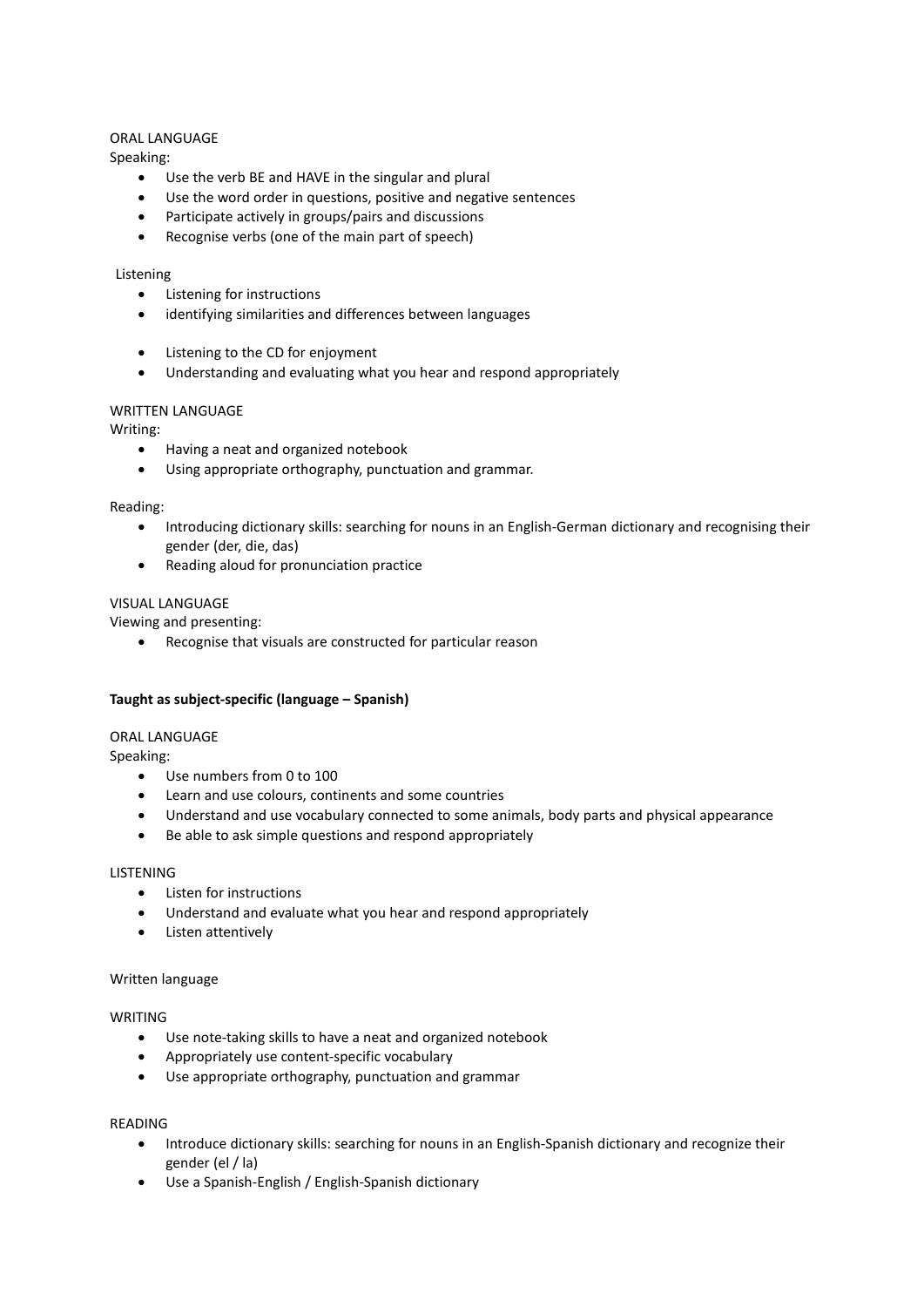• Read aloud for pronunciation practice

# Visual language

# VIEWING AND PRESENTING

- Realise that visual aids can help language learning
- Recognise that visuals are constructed for particular reasons

# **Taught within the Unit of Inquiry - learning through Visual Arts**

# RESPONDING

- Set up an exhibition considering the effective positioning of students' art works
- Explain the cultural and historical perspectives of an artwork
- Reflect throughout the creative process to challenge their thinking and enact new and unusual possibilities
- Express feelings and ideas through art

# CREATING

- Use a sketchbook as an everyday tool to reflect, to discover and to develop personal interests, and as a source of on-going information
- Develop the sense and awareness of balance (symmetrical, asymmetrical) and composition in art works
- Continue to develop sensibility for mixing colours in colour and shade tones
- Develop fine motor skills
- Continue to develop sensitivity, skill and understanding of the elements and principles of art and design
- Recognise and apply even and uneven rhythm in art works

# **Taught within the Unit of Inquiry - learning through ICT**

- Use a range of search methods and justify the best one for given task
- Cite sources in a consistent manner, create detailed bibliographies
- Assess the relevance of information source to a particular inquiry
- use a range of ICT to analyse information in terms of implicit patterns and structures as a basis to plan an information search or generation
- locate, retrieve or generate information using search facilities and organise information in meaningful ways
- assess the suitability of data or information using a range of appropriate given criteria

# **Taught within the Unit of Inquiry - learning through Music**

# PERFORMING

- sing in groups, blending vocal timbres, matching dynamic levels and responding to the signs of a conductor.
- perform in groups, blending instrumental timbres, matching dynamic levels, and responding to the cues of a conductor.
- analyse the uses of elements of music in aural examples representing diverse genres and cultures.